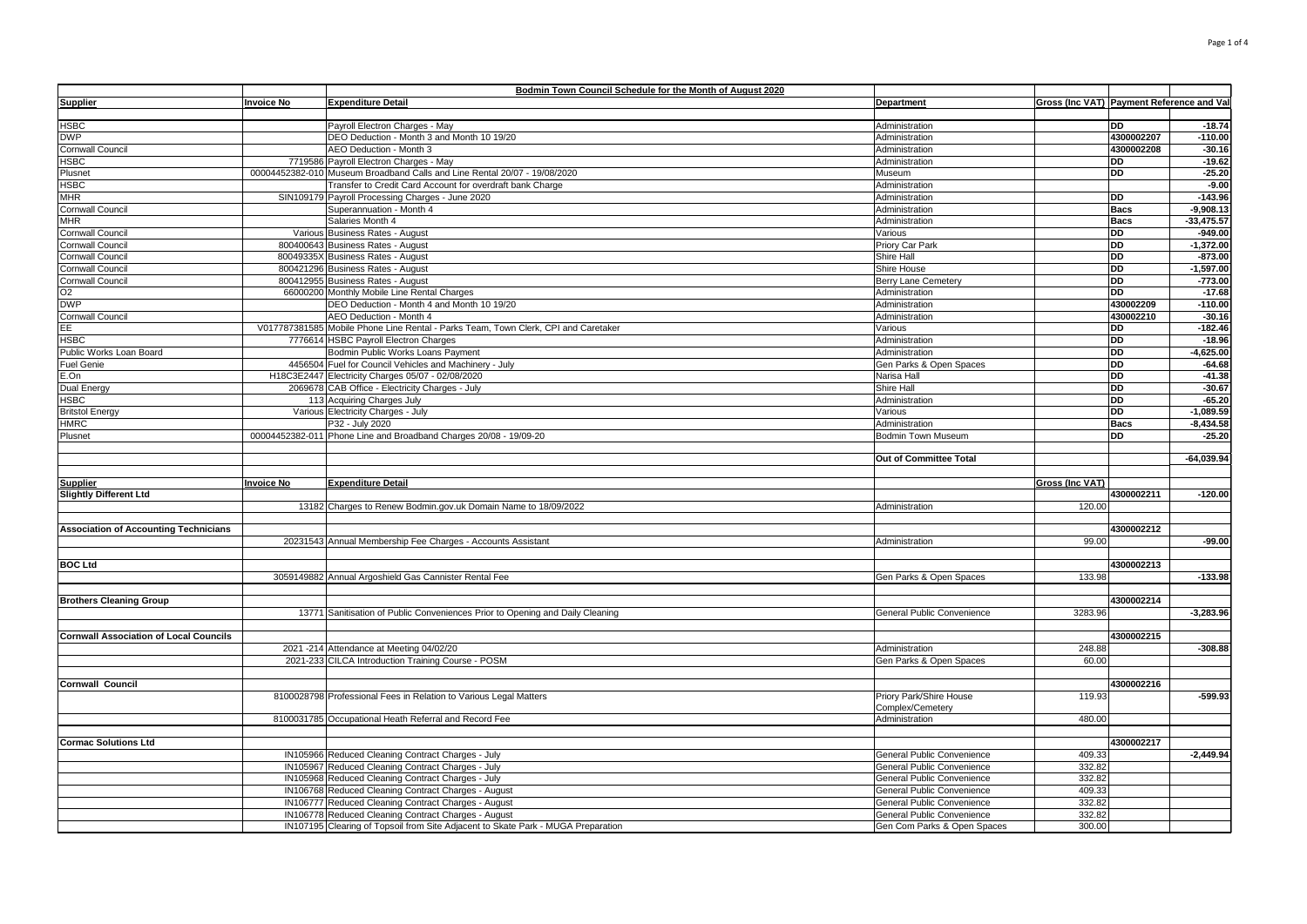| <b>Corserv Ltd</b>                       |                                                                                        |                                  |                | 4300002218 |              |
|------------------------------------------|----------------------------------------------------------------------------------------|----------------------------------|----------------|------------|--------------|
|                                          | IG0014040 Fuel for Council Vehicles and Machinery 29/06 - 26/07/20                     | Gen Parks & Open Spaces          | 415.90         |            | $-415.90$    |
|                                          |                                                                                        |                                  |                |            |              |
| <b>Hudson Accounting</b>                 |                                                                                        |                                  |                | 4300002219 |              |
|                                          | 518 Internal Audit Charges to Examine 2019/20 Accounts                                 |                                  | 1250.00        |            | $-1,250.00$  |
|                                          |                                                                                        | Administration                   |                |            |              |
|                                          |                                                                                        |                                  |                |            |              |
| Hydroscand                               |                                                                                        |                                  |                | 4300002220 |              |
|                                          | 1287397 1 x Replacement Hydraulic Hose - John Deere Tractor                            | Gen Com Parks & Open Spaces      | 60.65          |            | $-60.65$     |
|                                          |                                                                                        |                                  |                |            |              |
| <b>Ricoh UK Ltd</b>                      |                                                                                        |                                  |                | 4300002221 |              |
|                                          | 101648337 Quarterly Photocopier Leasing Charges                                        | <b>Bodmin Information Centre</b> | 97.72          |            | $-97.72$     |
|                                          |                                                                                        |                                  |                |            |              |
| <b>Jewson Limited</b>                    |                                                                                        |                                  |                | 4300002222 |              |
|                                          | 3630/00143314 1 x Bag of Post Crete and 3 x Bags of Ballast - Repairs to Play Area.    | Northey Road (Play Area)         | 24.23          |            | $-36.09$     |
|                                          | 3630/00143749 2 x Bags of Postfix                                                      | Priory Park                      | 11.86          |            |              |
|                                          |                                                                                        |                                  |                |            |              |
| <b>Kernow Training Ltd</b>               |                                                                                        |                                  |                | 4300002223 |              |
|                                          | KTL003468 3 x Places on Ride on Mower Safety Training Course                           | Gen Com Parks & Open Spaces      | 405.00         |            | $-405.00$    |
|                                          |                                                                                        |                                  |                |            |              |
| <b>Kestrel Guards</b>                    |                                                                                        |                                  |                | 4300002224 |              |
|                                          | 301035 Guard Patrols 24 & 25/07/20                                                     | Narisa Hall                      | 14.40          |            | $-72.00$     |
|                                          | 301234 Guard Patrols 31/07 & 01/08/20                                                  | Narisa Hall                      | 14.40          |            |              |
|                                          | 301417 Guard Patrols 07 & 08/08/20                                                     | Narisa Hall                      | 14.40          |            |              |
|                                          | 301588 Guard Patrols 14 & 15/08/20                                                     | Narisa Hall                      | 14.40          |            |              |
|                                          | 302026 Guard Patrols 21 & 22/08/20                                                     | Narisa Hall                      | 14.40          |            |              |
|                                          |                                                                                        |                                  |                |            |              |
| <b>Maverick Skateparks</b>               |                                                                                        |                                  |                | 4300002225 |              |
|                                          | 13085 Construction Phase 2 Payment                                                     | <b>Skate Park</b>                | 79059.00       |            | $-57,211.80$ |
|                                          | 13086 Practical Completion Payment - 2.5 % of Retention                                | Skate Park                       | 5152.80        |            |              |
|                                          |                                                                                        |                                  |                |            |              |
|                                          |                                                                                        |                                  |                |            |              |
|                                          |                                                                                        |                                  |                |            |              |
|                                          |                                                                                        |                                  |                | 4300002226 |              |
| <b>Microtest</b>                         | 97509 18 x Voice Cloud Licences 18/08 - 17/09/20                                       | Administration                   | 214.92         |            | $-488.92$    |
|                                          |                                                                                        |                                  |                |            |              |
|                                          | 97510 Office Phone Line and Broadband Charges 07/08 - 07/09/20                         | Administration                   | 57.59<br>16.01 |            |              |
|                                          | 97511 Supply of Covid19 Response Phone Line 14/08 - 13/09/20                           | Administration                   |                |            |              |
|                                          | 97512 19 x Microsoft 365 Basic Licences - August                                       | Administration                   | 86.64          |            |              |
|                                          | 97562 1 x Annual Subscription to Microsoft Office 365                                  | Bodmin Town Museum               | 113.76         |            |              |
|                                          |                                                                                        |                                  |                |            |              |
| <b>Andrew Oates</b>                      |                                                                                        |                                  |                | 4300002227 |              |
|                                          | 3174 Repairs to 2 x Strimmers and 1 x Leaf Blower                                      | Gen Com Parks & Open Spaces      | 120.54         |            | $-120.54$    |
|                                          |                                                                                        |                                  |                |            |              |
| <b>Officesmart</b>                       |                                                                                        |                                  |                | 4300002228 |              |
|                                          | 83899 Supply of 1 x Large Boxed Perspex Screens - Information/Reception Desks          | Shire Hall                       | 200.40         |            | $-637.63$    |
|                                          | 83900 3 x Cans of Furniture Polish, 50 x Masks, 4 x Face Visors and 400 x Vinyl Gloves | Shire House Complex              | 101.98         |            |              |
|                                          | 84205 2 x Boxes of A4 White Paper, 6 x A5 Notepads and 2 x Diaries                     | Administration                   | 52.39          |            |              |
|                                          | 84351 4 x Face Visors, 50 x Disposable Masks and 300 x Vinyl Gloves                    | Shire Hall                       | 69.57          |            |              |
|                                          | 84352 6 x Boxes of 200 Black Refuse Sacks                                              | Gen Com Parks & Open Spaces      | 178.20         |            |              |
|                                          | 84514 2 x Boxes of A4 White Paper                                                      | Administration                   | 35.09          |            |              |
|                                          |                                                                                        |                                  |                |            |              |
| Pear Technology Services Ltd             |                                                                                        |                                  |                | 4300002229 |              |
|                                          | 127499 4 x Copies of Cemetery Draft Map                                                | Gen Com Parks & Open Spaces      | 6.00           |            | $-6.00$      |
|                                          |                                                                                        |                                  |                |            |              |
| Phoenix Print (Bodmin) Ltd               |                                                                                        |                                  |                | 4300002230 |              |
|                                          | 33865 Printing of 5x Banners for Neighbourhood Plan                                    | Administration                   | 270.00         |            | $-270.00$    |
|                                          |                                                                                        |                                  |                |            |              |
| <b>PPT Services</b>                      |                                                                                        |                                  |                | 4300002231 |              |
|                                          | 115004 Repairs to Pressure Washer                                                      | Shire Hall                       | 248.91         |            | $-248.91$    |
|                                          |                                                                                        |                                  |                |            |              |
| <b>Reach Publishing Services Limited</b> |                                                                                        |                                  |                | 4300002232 |              |
|                                          | 5319393 Advertising of AGM in Newspaper and Online                                     | Bodmin Town Museum               | 53.28          |            | $-53.28$     |
|                                          |                                                                                        |                                  |                |            |              |
|                                          |                                                                                        |                                  |                |            |              |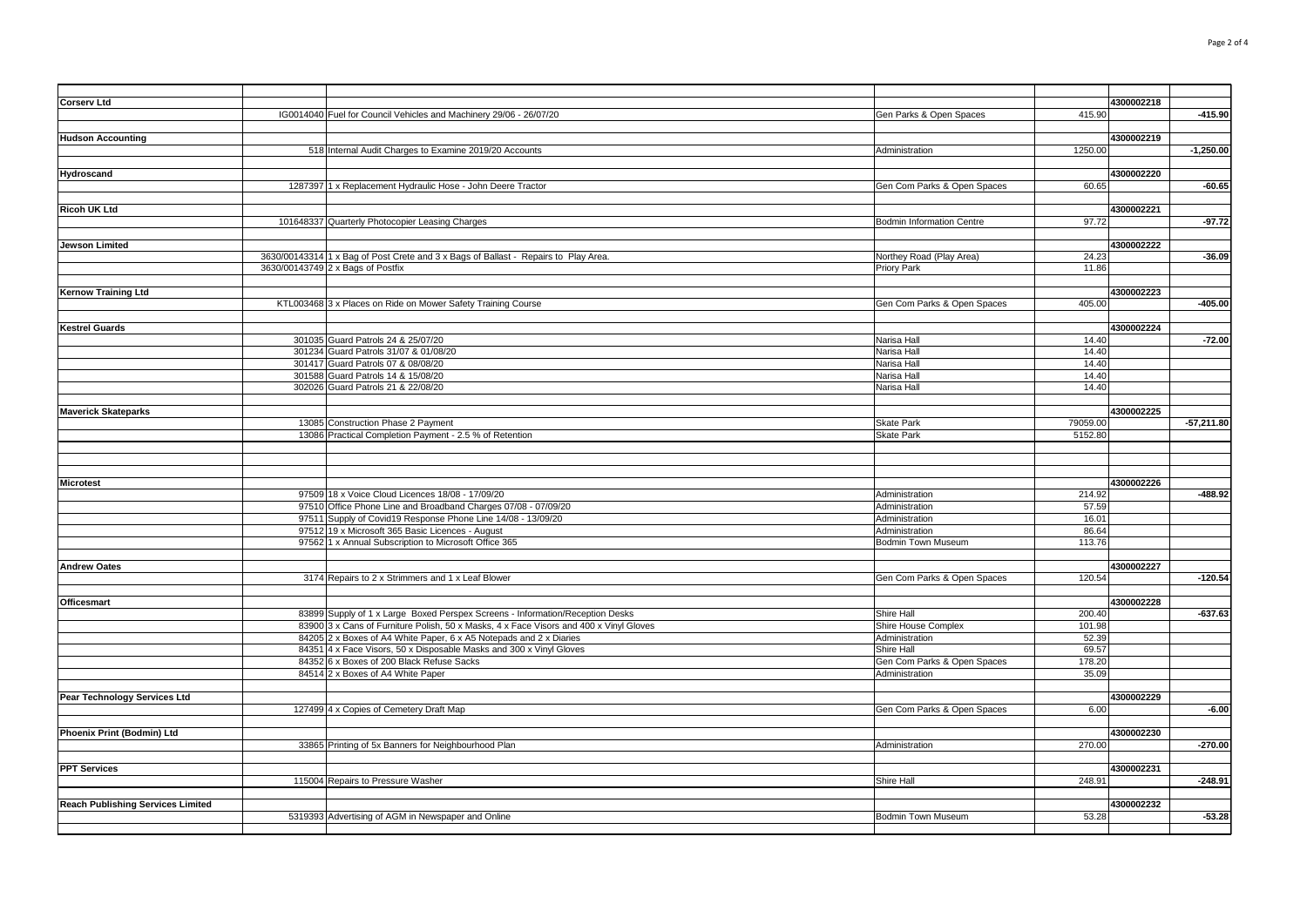| <b>Reed Specialist Recruitment Ltd</b> |                                                                                         |                                        | 4300002233 |              |
|----------------------------------------|-----------------------------------------------------------------------------------------|----------------------------------------|------------|--------------|
|                                        | 235937130 Hire of Agency Projects Assistant Week Ending 17/07/20                        | Gen Com Parks & Open Spaces<br>368.93  |            | $-1,537.20$  |
|                                        | 235960935 Hire of Agency Projects Assistant Week Ending 24/07/20                        | 184.46                                 |            |              |
|                                        |                                                                                         | Gen Com Parks & Open Spaces            |            |              |
|                                        | 235988763 Hire of Agency Projects Assistant Week Ending 31/07/20                        | Gen Com Parks & Open Spaces<br>368.93  |            |              |
|                                        | 236011237 Hire of Agency Projects Assistant Week Ending 07/08/20                        | Gen Com Parks & Open Spaces<br>368.93  |            |              |
|                                        | 236036835 Hire of Agency Projects Assistant Week Ending 14/08/20                        | 245.95<br>Gen Com Parks & Open Spaces  |            |              |
|                                        |                                                                                         |                                        |            |              |
| SUEZ Recycling and Recovery UK Ltd     |                                                                                         |                                        | 4300002234 |              |
|                                        | 32021334 Trade and Recycling Waste Charges - July                                       | Shire House Complex<br>24.74           |            | $-24.74$     |
|                                        |                                                                                         |                                        |            |              |
| South West Loos                        |                                                                                         |                                        | 4300002235 |              |
|                                        | 42224 Hire of Portable Toilet and 2 x Service Visits - July                             | 52.80<br>Poorsfield                    |            | $-52.80$     |
|                                        |                                                                                         |                                        |            |              |
| Spot On Supplies Itd                   |                                                                                         |                                        | 4300002236 |              |
|                                        | 21498246 2x Red Mop Buckets                                                             | Shire House Complex<br>10.30           |            | $-10.30$     |
|                                        |                                                                                         |                                        |            |              |
| <b>Steve Andrews Tyres Ltd</b>         |                                                                                         |                                        | 4300002237 |              |
|                                        | BO0000089948 Tyre Puncture Repair - Kubota Mower                                        | Gen Com Parks & Open Spaces<br>12.00   |            | $-176.52$    |
|                                        | BO0000090442 Supply and Fitting of 2 x Replacement Tyre on Citroen Berlingo             | 164.52<br>Gen Com Parks & Open Spaces  |            |              |
|                                        |                                                                                         |                                        |            |              |
|                                        |                                                                                         |                                        | 4300002238 |              |
| <b>Timewade Ltd</b>                    |                                                                                         |                                        |            |              |
|                                        | AS13424 Annual Sage Software Modules and Licence Fees                                   | 1783.20<br>Administration              |            | $-1,783.20$  |
|                                        |                                                                                         |                                        |            |              |
| Tinten on Farm Composting Ltd          |                                                                                         |                                        | 4300002239 |              |
|                                        | SI-9174 3 x Green Waste - Recycled                                                      | 137.29<br>Gen Com Parks & Open Spaces  |            | $-137.29$    |
|                                        |                                                                                         |                                        |            |              |
| <b>Trago Mills (Contracts) Ltd</b>     |                                                                                         |                                        | 4300002240 |              |
|                                        | 200649 6 x Lengths of Timber Beading and 1 x Landing Net                                | 66.79<br>Priory Park                   |            | $-66.79$     |
|                                        |                                                                                         |                                        |            |              |
| <b>Tudor Environmental</b>             |                                                                                         |                                        | 4300002241 |              |
|                                        | IN0078999 8 x Safety Glasses, 1 x Gloves, 2 x Rolls of Hazard Tape and 10L of Herbicide | Gen Com Parks & Open Spaces<br>144.85  |            | $-328.61$    |
|                                        | IN0080634 3 x Mower Heads, 5L Chain Oil and 10L Engine Oil                              | 132.48<br>Gen Com Parks & Open Spaces  |            |              |
|                                        | IN0081705 2 x Mower Lines and 4 x Rolls of Insulation Tape                              | Gen Com Parks & Open Spaces<br>51.28   |            |              |
|                                        |                                                                                         |                                        |            |              |
| <b>Vincent Tractors Ltd</b>            |                                                                                         |                                        | 4300002242 | $-740.64$    |
|                                        |                                                                                         | 740.64                                 |            |              |
|                                        | 187955 Servicing and Repairs to F3090 Kubota Mower                                      | Gen Com Parks & Open Spaces            |            |              |
|                                        |                                                                                         |                                        |            |              |
| Viridor Waste Management Ltd           |                                                                                         |                                        | 4300002243 | $-1,106.40$  |
|                                        | 0003215694AB Duty of Care Charge for Skip Hire - July                                   | 15.00<br>Gen Com Parks & Open Spaces   |            |              |
|                                        | 0003215695AB Hire of Skip and 2 x Collections of Waste - July                           | Gen Com Parks & Open Spaces<br>1091.40 |            |              |
|                                        |                                                                                         |                                        |            |              |
| <b>Walker Lines Steel Ltd</b>          |                                                                                         |                                        | 4300002244 | $-12.00$     |
|                                        | SI-24894 1x Length of 60 x 60 Box Steel - Repair to Double Gates                        | 12.00<br>Priory Park (Play Area)       |            |              |
|                                        |                                                                                         |                                        |            |              |
| Unison                                 |                                                                                         |                                        | 4300002245 |              |
|                                        | Employee Deductions - Month 4                                                           | 23.7<br>Administration                 |            | $-23.70$     |
|                                        |                                                                                         |                                        |            |              |
| J Andrew                               |                                                                                         |                                        | 4300002246 |              |
|                                        | Cancelled Parking Permit Refund                                                         | Priory Car Park<br>83.35               |            | $-83.35$     |
|                                        |                                                                                         |                                        |            |              |
|                                        |                                                                                         |                                        | 430002247  |              |
| <b>S</b> Waller                        | Cancelled Parking Permit Refund                                                         | Priory Car Park<br>66.68               |            | $-66.68$     |
|                                        |                                                                                         |                                        |            |              |
| <b>RTP</b>                             |                                                                                         |                                        | 430002248  | $-133.36$    |
|                                        |                                                                                         |                                        |            |              |
|                                        | Cancelled Parking Permit Refund                                                         | 133.36<br>Priory Car Park              |            |              |
|                                        |                                                                                         |                                        |            |              |
| <b>Maverick Skateparks</b>             |                                                                                         |                                        | 4300002249 |              |
|                                        | 13085 For the Design & Construction of BTC's New Skatepark Facility                     | Skate Park<br>79059.00                 |            | $-27,000.00$ |
|                                        |                                                                                         |                                        |            |              |
| <b>Beacon Locksmiths</b>               |                                                                                         |                                        | 4300002250 |              |
|                                        | 21091 Supply and Fitting of 2 x Keypad Locks and 1 x Combination Padlock                | Shire Hall<br>165.00                   |            | $-165.00$    |
|                                        |                                                                                         |                                        |            |              |
| <b>Officesmart</b>                     |                                                                                         |                                        | 4300002251 | $-507.60$    |
|                                        |                                                                                         |                                        |            |              |